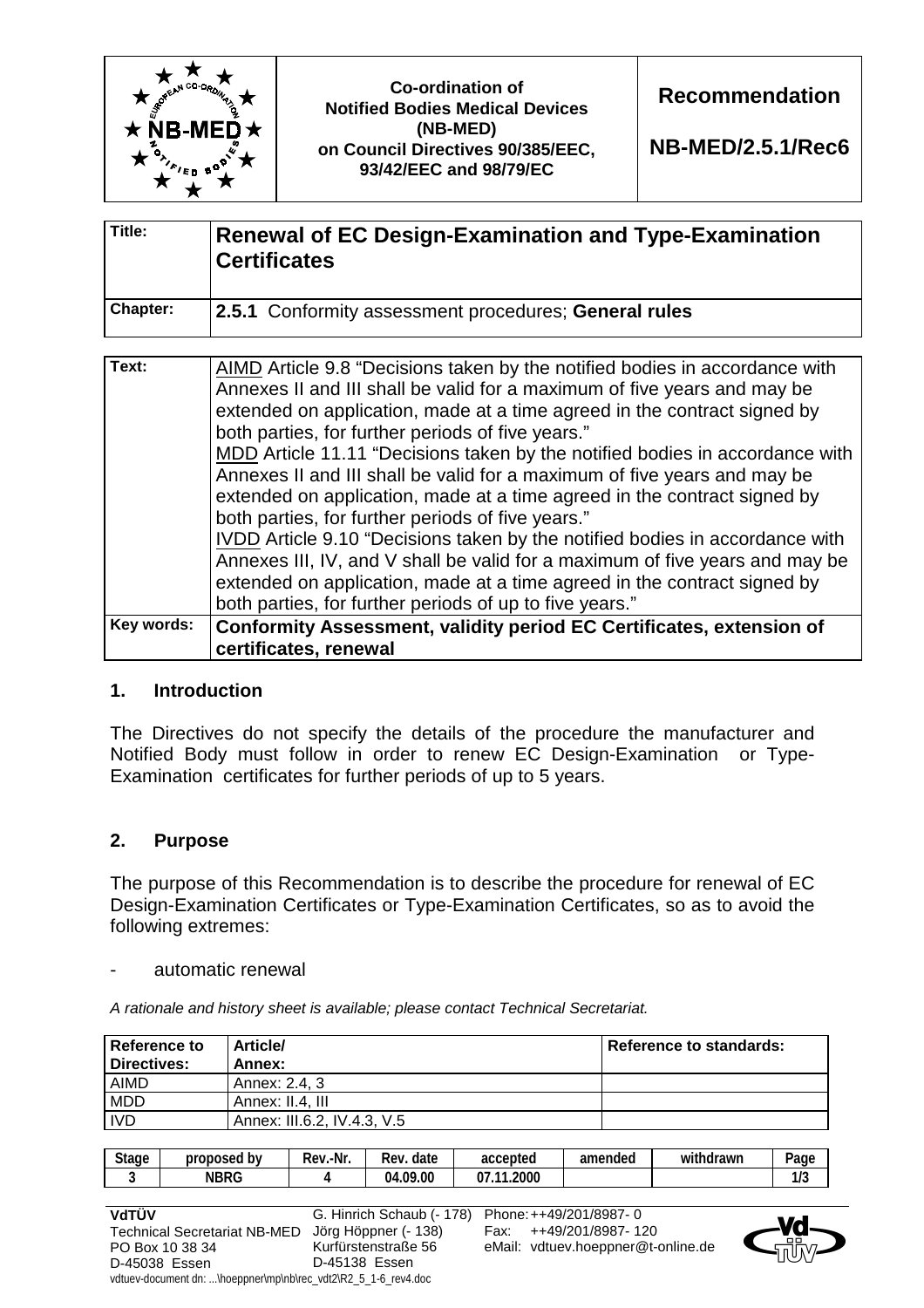

repeating the complete previous product assessment without due recognition of previous Notified Body approvals (both original and for substantial changes).

## **3. Scope**

The renewal of

- a) AIMD/MDD Annex 2.4/II.4 EC Design-Examination Certificates and Annex 3/III EC Type-Examination Certificates issued under either Directive 90/385/EEC or Directive 93/42/EEC
- b) IVDD Annex III.6.2 and IV.4.3 Design-Examination Certificates or Annex V.5 Type-Examination Certificates issued under Directive 98/79/EC.

## **4. Renewal procedure**

- 4.1 The design-examination performed in accordance with Annex 2.4 (AIMD), II.4 (MDD) or IV.4.3 (IVDD) is an integral part of Notified Body conformity assessment in the course of the certification of a quality system; the same Notified Body must assess compliance with all requirements of the relevant Annex.
- 4.2 The manufacturer should provide the Notified Body with, as a minimum, the following information:

Note: The manufacturer may achieve this by means of a written application to the Notified Body.

- (a) the name and address of the manufacturer,
- (b) where the manufacturer is not resident within the EEA, the name and address of the authorised representative,
- (c) details of existing certificate(s), for example, reference number(s), date(s) of issue, expiry date(s) etc.,
- (d) identification of the device(s) and accessories(s) (catalogue number/generic name/trade name if applicable) for which a certificate renewal is required,

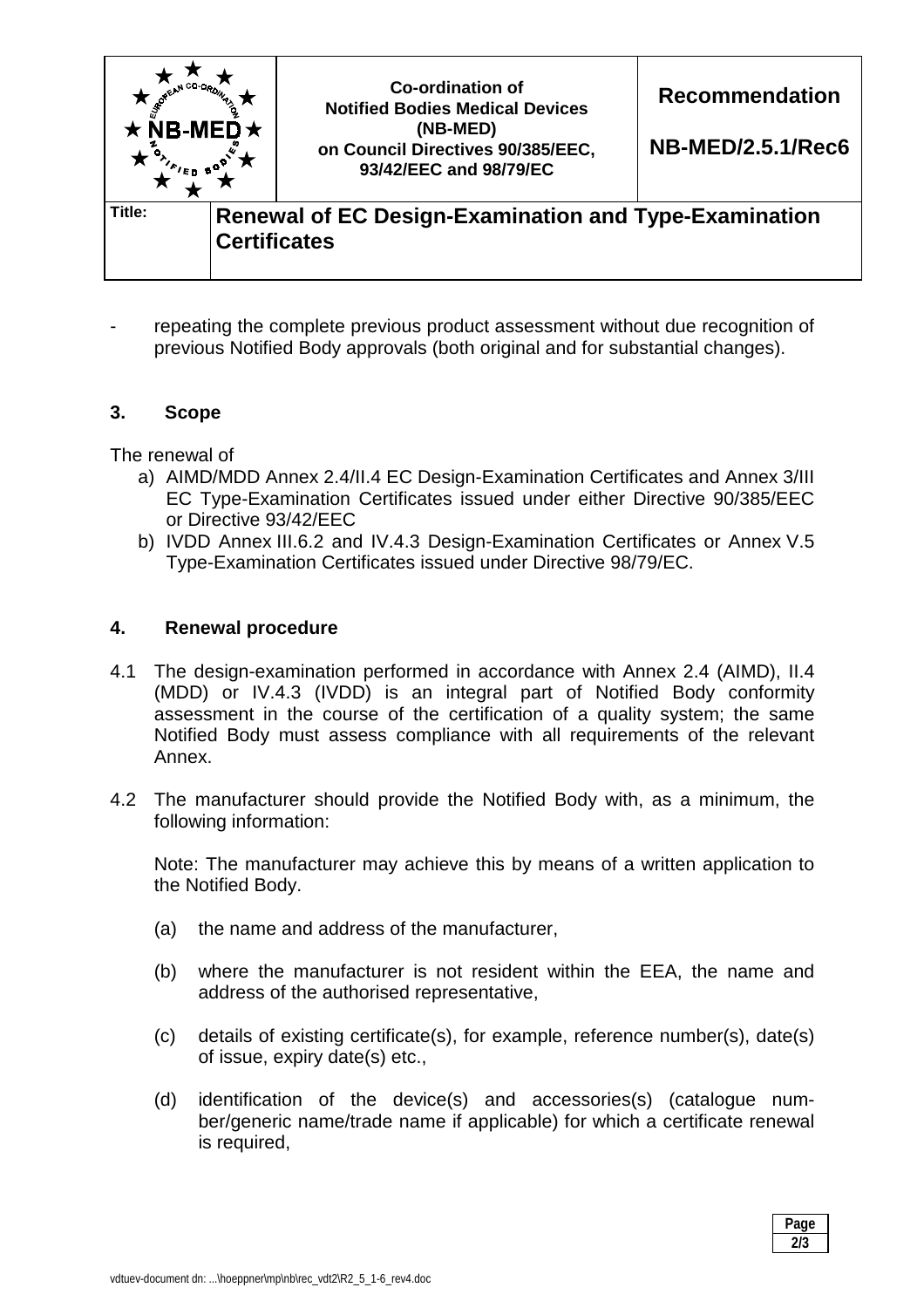

(e) a list of all the changes to the approved design or type,

 Note: The manufacturer is obliged to obtain Notified Body approval for 'substantial' changes to the approved design or type; changes which are not 'substantial' do not require further Notified Body approval - see NB-MED/2.5.2/Rec2. Successive minor changes, however, may cumulatively mean the design or type differs significantly from that originally approved.

- (f) the identity of any other Notified Body(ies) involved in conformity assessment for the device(s) concerned, together with reference to any certificate(s)
- (g) the current conclusion of the manufacturers risk management on the continued compliance with the Essential Requirements, taking into consideration:
	- experience gained in the post-production phase
	- additional knowledge on both already-recognized and emerging hazards and the acceptability of associated risks having due regard to changes in the generally acknowledged 'state of the art'
	- new regulatory developments
- (h) manufacturing site(s) location(s) and reference to any EC Quality System Certificate(s) concerned.

The above, together with the results of surveillance audits by the Notified Body during the validity period of the current certificate with regard to minor changes and the manufacturers post market surveillance system, will be the base upon which the validity period of the EC Design Examination and EC Type Examination Certificates can be extended for a period of up to five (5) years.

The certificate can be renewed prior its expiration date.

4.3 The Notified Body shall assess the continued compliance of the device(s) concerned with the Directive in accordance with the conformity assessment procedure selected.

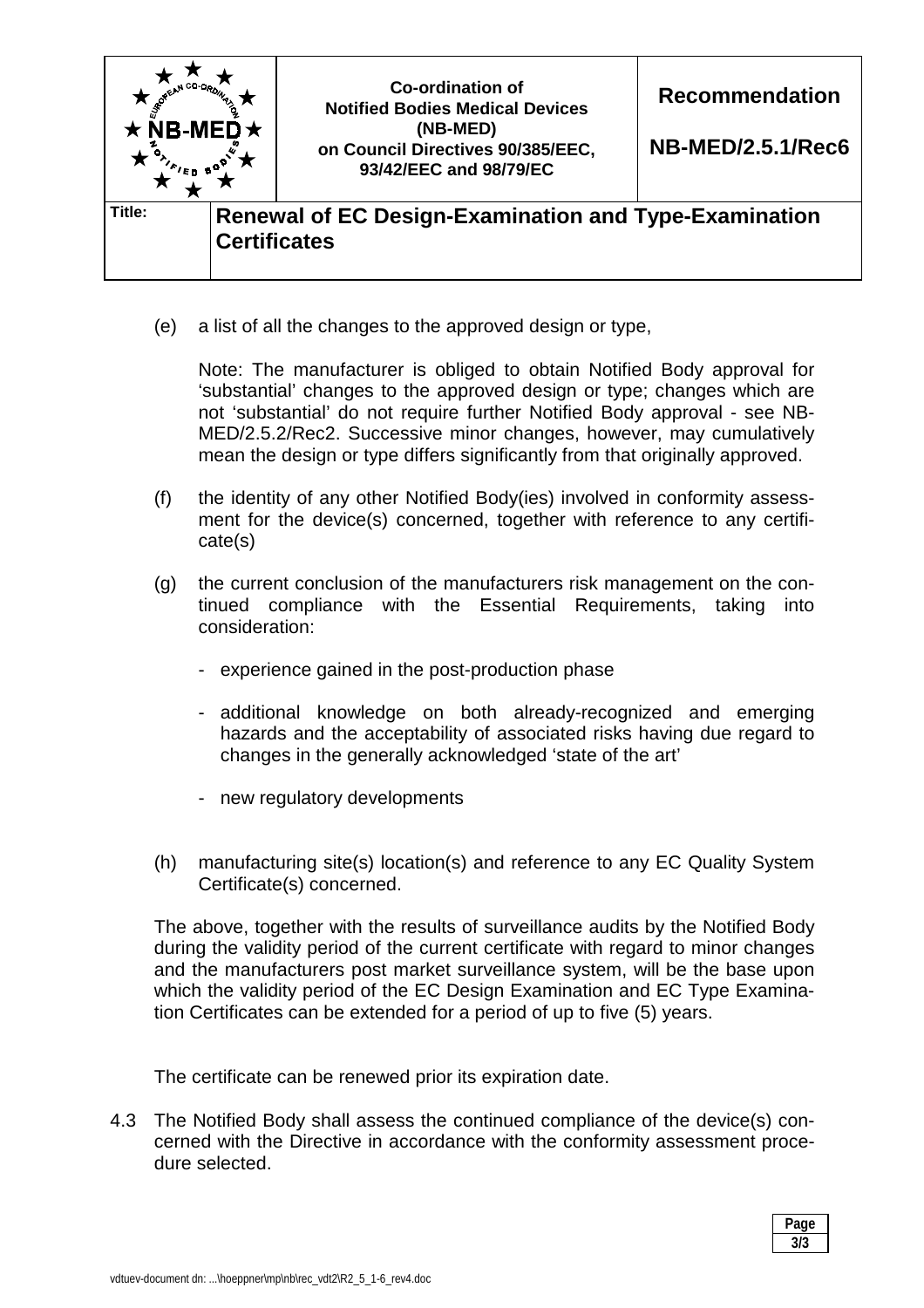

**Rev 1:** Notified Body Meeting, Brussels, March 3. & 4. 1998:

Mr. Gianoglio gave an introduction to document NBM/10/98; the background is: What will happen with the certificate when a new issue of EN-Standard is published?

 Discussion: *N. A. stated that if there is a new standard the old product is not unsafe per se, but nevertheless the question of moving to the new standard opens up the question whether a product is still fitting with the state of the art or*  not; this could fall together with the decision of prolongation of certificate. If *things have evolved over time, this question in the context of prolongation of certificates needs to be addressed. R. V. added that risk benefit ratio is the key for the acceptability of risk compared to the state of the art, compared to what is achievable with the state of the art. M. F. advised that there is no stringent ground to say that with changing of standards the devices will become unsafe and that there should be a redesign depending the change; but manufactures must be aware of the state of the art and if there is safety implications at the time of review of certification.* 

 *In light of the importance of the discussion (before information on other sectors of the new approach directives will be made or pronounced) NB-MED agreed to bring this subject "Renewal of type certificates" forward in a NB-MED Recommendation via NBRG. Also the proposal made by Gianoglio was not shared by everybody. The member of NB-MED were asked to send their comments to the Technical Secretariat. Two main aspects should be:* 

 *a) change of state of the art; change of standards which may be considered as a reflection of the change of the state of the art* 

 *b) their impact for the certification process; end of certificate in particular annex III and II.4; what kind of procedure should be met.* 

#### Meeting of NBR Group, Dublin, February 1 & 2 1999:

A draft document NB-MED Recommendation 2.5.1/Rec6 "Renewal of EC Design-Examination and Type-Examination Certificates" – made by David Barrow/EUCOMED and Mr. Roelofs-Heyrmans/IAPM - was delivered to NBRG for further discussion on its meeting on 01./02.02.99.

 Some changes were made for clarification. It was also decided to send the revised document, with its "Rationale and history" sheet to all member of NB-MED for commenting before presenting it for approval in the Plenary meeting in March 1999.

 Revision no: 1 stage 2.

| Rev.-Nr. | Rev. date  | accepted | amended                   | withdrawn              | Page        |
|----------|------------|----------|---------------------------|------------------------|-------------|
|          | 06.11.2000 |          |                           |                        | 117         |
|          |            |          |                           |                        |             |
| VdTÜV    |            |          | G. Hinrich Schaub (- 178) | Phone: ++49/201/8987-0 | <b>WALE</b> |

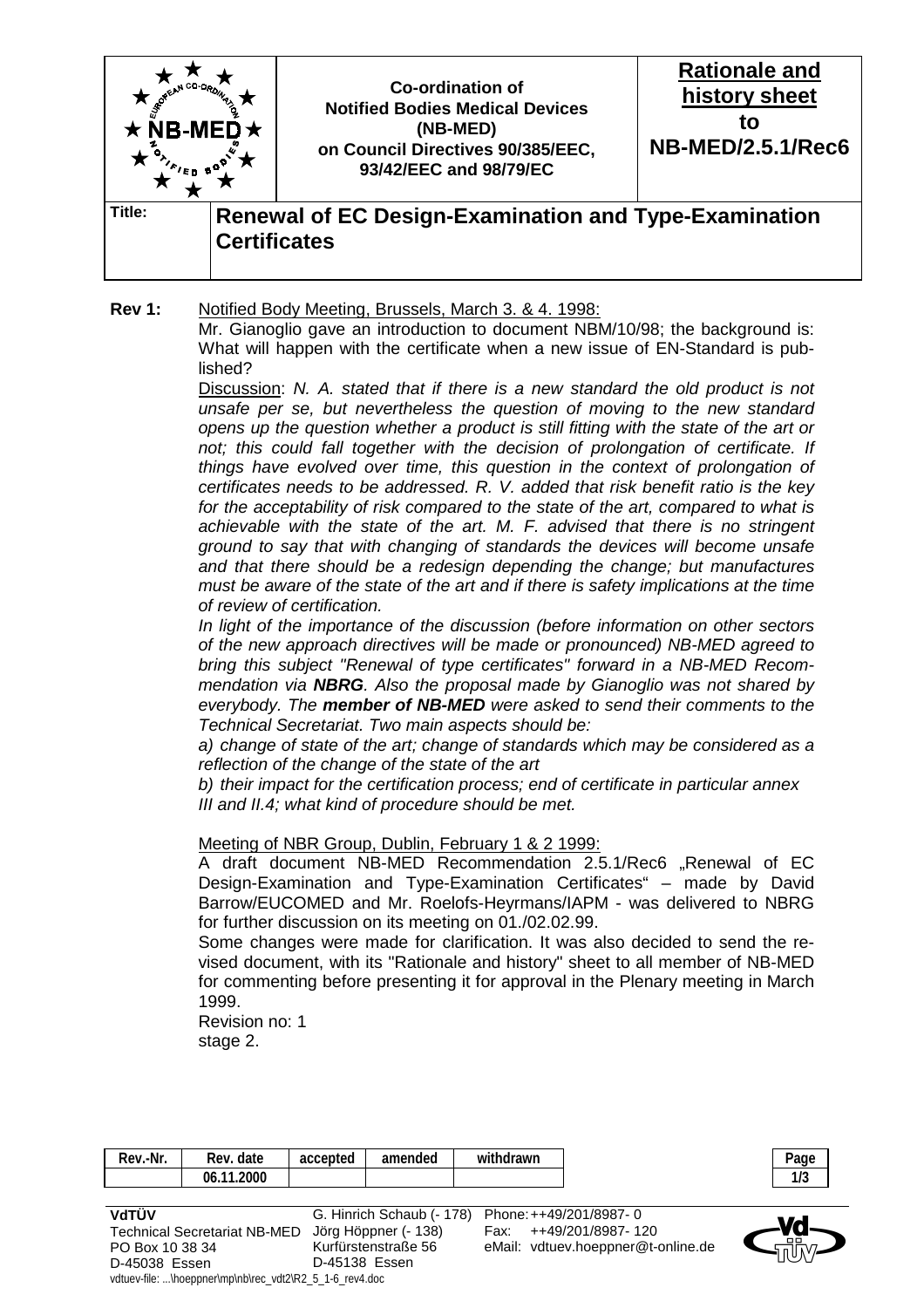

**Co-ordination of Notified Bodies Medical Devices (NB-MED) on Council Directives 90/385/EEC, 93/42/EEC and 98/79/EC** 



#### **Rev 2:** Notified Body Meeting, Brussels, March 2. & 3. 1999:

Dr. Holland presented the results of the meeting of the NBRG on 02./03.02.99 (NBM/26/99 and the rational & history sheet).

Discussion: *J. P. mentioned that - in his first view – the document needs more clarification on the differences between "renewal of a certificate" and "new certificate". "Renewal of EC Design-Examination and Type-Examination Certificates" is a problem that the Commission is facing in all sectors not only medical devices; it is almost automatic in the fence that it is a procedural aspect. The basic element in renewal is that the product as it is today - if it would be presented today - can be approved (without full new procedure). A product that needs modifications to be approved today at the actual state of the art situation needs also a "new approval" what is not a "renewal"; made changes or made modifications are the key aspects. Concerning the wording "experience gained in the post-production phase" J. P. explained if the post-production phase just says the product is perfect the process of "renewal" is indicated. In case of founded differences or modifications a new product have to be considered and a new certificate must be given, but the Notified Body has to consider all the elements that are appropriate and still valid today that have been certified five years ago. Often this is more a formal aspect than a technical discussion. R. V. added that a product - "new" or "old" – must also be considered against its external aspects may have changed in the meanwhile e. g. new knowledge about hazards than five years ago. So not only the possible change of the product should be considered but also a possible change of the environment. It was proposed to check the document against a clear distinguishable use of "renewal of a certificate" and "new certificate". The NB-MED agreed that this rework of wording will be made within the NBRG. Mr. R.-H. mentioned that he will present a revised draft document (as stage 1 document) at the NBRG meeting on 10./11.05.99.* 

#### Meeting of NBR Group, Brussels, March 4, 1999:

 The comments made by the plenary were very detailed discussed. The following change was made under chapter 4.2, note (g):

"... continued compliance with the Directive Essential Requirements, taking ..." It was agreed that with this change and the detailed rationale & history all made comments are covered by this Recommendation. Revision no: 2 stage 2.

Notified Body Meeting, Brussels, June 8. & 9. 1999:

 Dr. Holland presented the results of the meeting of the NBRG on 04.03.99 (NBM/76/99 and the rational & history sheet) based of some comments made by the Commission on occasion of the last plenary meeting on 02./03.03.99.

 The NB-MED adopted the revised draft Recommendation document with this presented change.

Confirmed at stage 3

revision no: 2 (not changed)